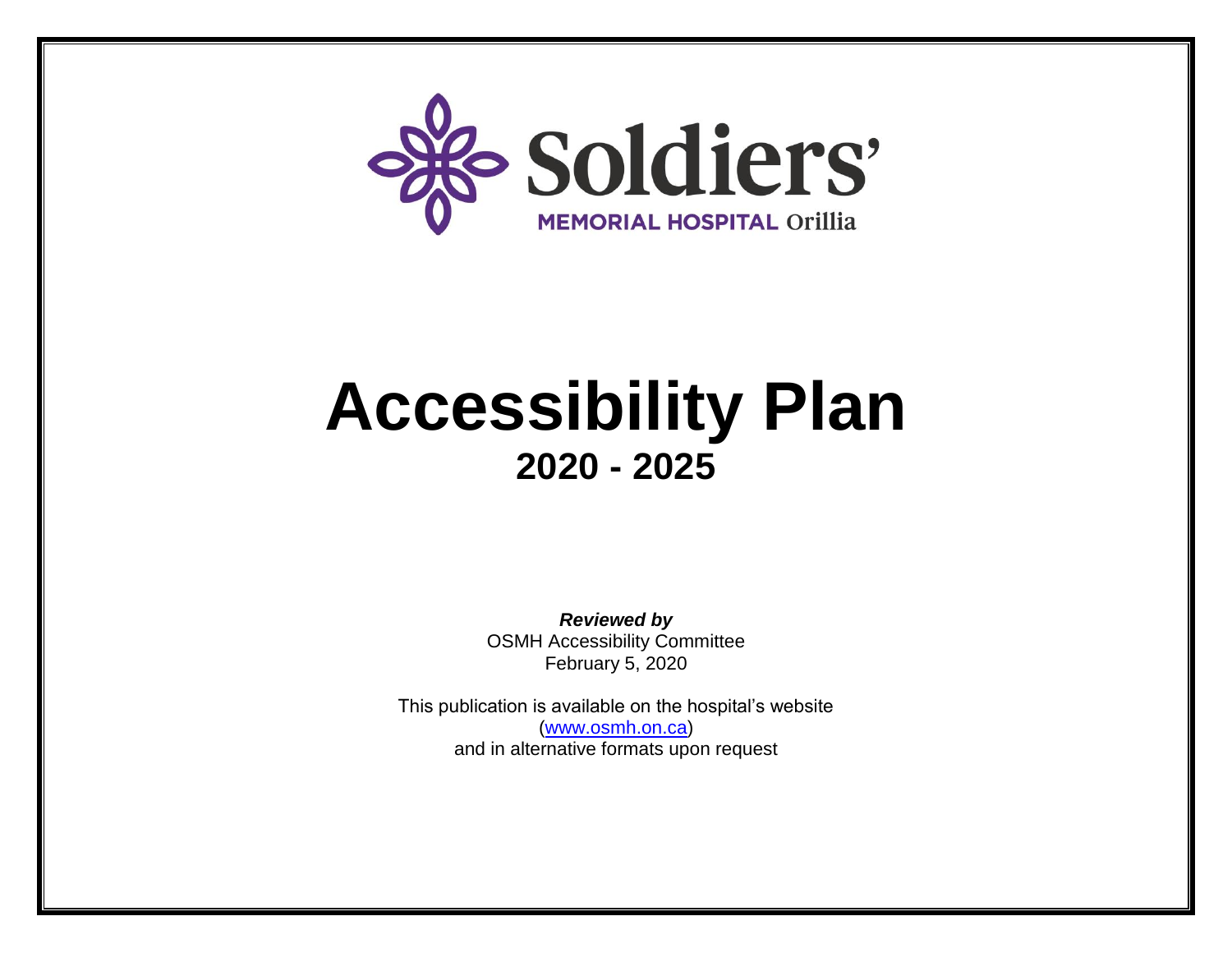# **Table of Contents**

|                                                                                                                                                                                                                                                                   | <b>PAGE</b>                                          |
|-------------------------------------------------------------------------------------------------------------------------------------------------------------------------------------------------------------------------------------------------------------------|------------------------------------------------------|
| <b>Executive Summary</b>                                                                                                                                                                                                                                          | 3                                                    |
| <b>OSMH Accessibility Advisory Committee</b>                                                                                                                                                                                                                      | 4                                                    |
| Annual Status Report (for year ended Dec. 31, 2021)                                                                                                                                                                                                               | 5                                                    |
| Summary of Barriers, Accomplishments and Future Plans                                                                                                                                                                                                             | 6                                                    |
| Notice of Accessible Service Disruption                                                                                                                                                                                                                           | 12 <sub>2</sub>                                      |
| History<br>Establishment of OSMH Accessibility Advisory Committee<br><b>Hospital Commitment to Accessible Planning</b><br><b>Barrier Removal Initiatives</b><br>Barriers Addressed through Hospital Redevelopment<br><b>Ongoing Review and Monitoring Process</b> | 12 <sub>2</sub><br>13<br>13<br>13 <sup>°</sup><br>14 |
| Background of Provincial Legislation                                                                                                                                                                                                                              | 14                                                   |
| Ongoing Communication of the OSMH Accessibility Plan                                                                                                                                                                                                              | 15                                                   |
| Description of Orillia Soldiers' Memorial Hospital                                                                                                                                                                                                                | 16                                                   |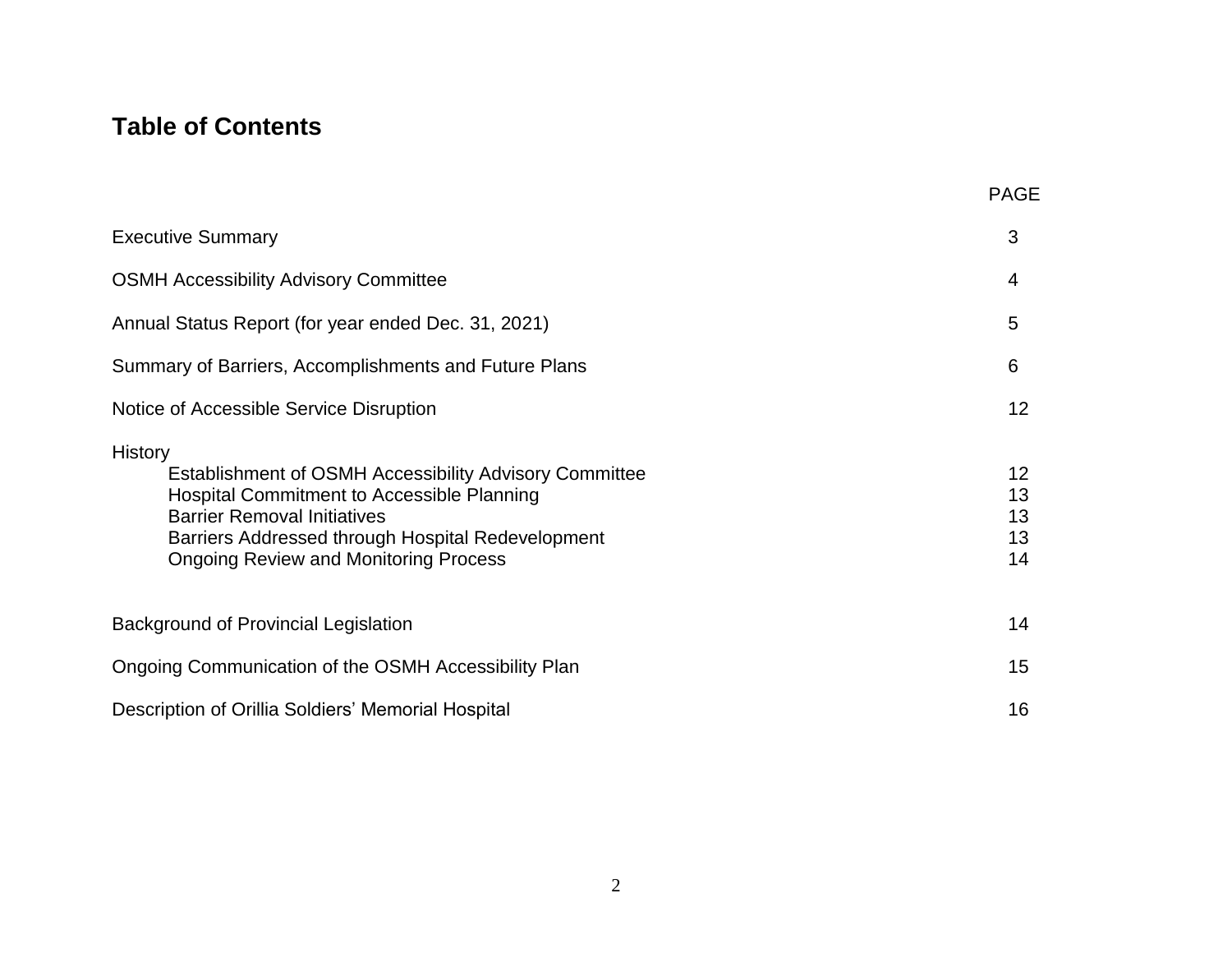# **Executive Summary**

OSMH is committed to an accessibility-friendly facility and the OSMH Accessibility Advisory Committee remains active in the identification and resolution of barriers to accessibility. Ontario Regulation 191/11 under the Accessibility for Ontarians with Disabilities Act, 2005 and it's Standards, require designated public sector organizations "*establish, implement, maintain and document a multi-year accessibility plan, which outlines the organization's strategy to prevent and remove barriers and meet its requirements under [the] regulation and review and update the accessibility plan at least once every five years".* Public Sector Organizations are also required to "*prepare an annual status on the progress of measures taken to implement [these strategies] and post a status update on their website*"

The highlights include:

- OSMH Website [\(www.osmh.on.ca\)](http://www.osmh.on.ca/) Completed full re-build of the OSMH website to address the following:
	- $\circ$  Compliance with pending AODA requirements (Beginning January 1, 2021: all public websites and web content posted after January 1, 2012 must meet WCAG 2.0 Level AA other than criteria 1.2.4 (live captions) and 1.2.5 (prerecorded audio descriptions)
	- o Enhanced display on mobile devices (i.e. phones, tablets)
	- o Ease of functionality through modern WCM (Web Content Management) system on Wordpress platform
	- o Alignment with new Visual Identity
- Development and Implementation of process for Notification of Hard of Hearing patients in patient waiting areas.
- Wheelchair Acquisition As part of the Giving Tuesday Campaign organized by the OSMH Foundation, OSMH was able to add 17 new wheelchairs to its hospital inventory, which included bariatric and child-size wheelchairs, a need identified by the OSMH Accessibility Advisory Committee.

Also of note, the Hospital continues work on its Future Hospital project aimed at building a new hospital on a different site. Ongoing consultation with the Accessibility Advisory Committee and other key stakeholders is continuing.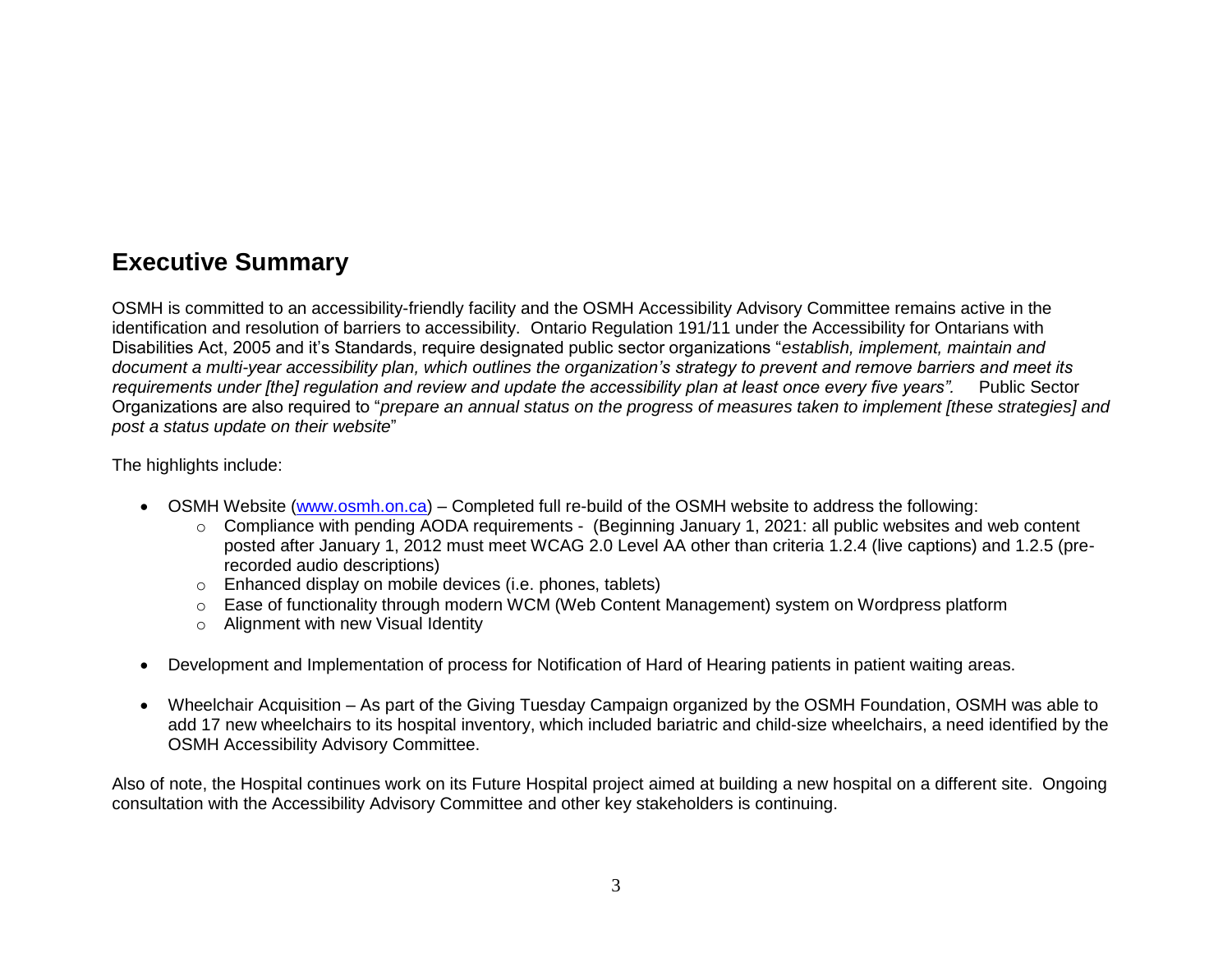# **Members of the OSMH Accessibility Committee**

The following individuals are the current members of the Committee:

| <b>Committee Member</b> | <b>Affiliation</b>                                      |
|-------------------------|---------------------------------------------------------|
| Chris Creasor           | <b>Community Member</b>                                 |
| <b>Brenda Jenkins</b>   | <b>Community Member</b>                                 |
| Laura Joyce             | <b>Community Member</b>                                 |
| Rev. Cathy O'Connor     | <b>Community Member</b>                                 |
| <b>Derek Desroches</b>  | <b>Community Relations Specialist</b>                   |
| Terry Dyni              | <b>Director Community Relations</b>                     |
| Nancy Lovatt            | <b>Rehabilitation Services</b>                          |
| Debbie Singh            | Director, People Services, Chief Human Resources Office |
| Glen Allen              | Manager, Facilities and Environmental Services          |
| <b>Marlene Nevill</b>   | <b>Administrative Services</b>                          |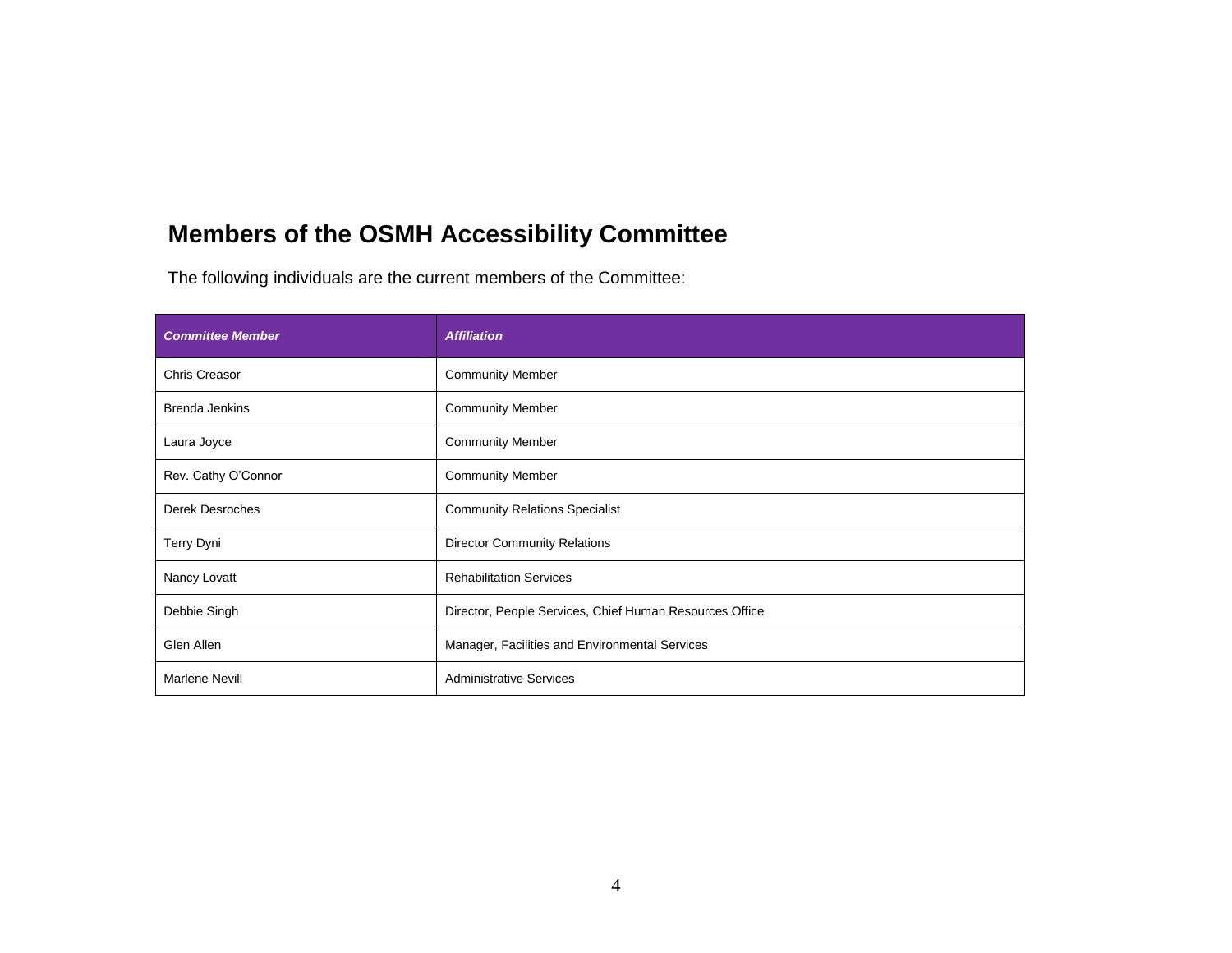# **Annual Status Report (for the year ended Dec. 31, 2021)**

| <b>Item</b>                                                                                                              | <b>Status</b>           | <b>Notes</b>                                                                                                                                                                                                                                                                                                                                                                                                                                                                                                                                                                                                                                                                                                                                                                                                                                                                                                                                                                                                                  |
|--------------------------------------------------------------------------------------------------------------------------|-------------------------|-------------------------------------------------------------------------------------------------------------------------------------------------------------------------------------------------------------------------------------------------------------------------------------------------------------------------------------------------------------------------------------------------------------------------------------------------------------------------------------------------------------------------------------------------------------------------------------------------------------------------------------------------------------------------------------------------------------------------------------------------------------------------------------------------------------------------------------------------------------------------------------------------------------------------------------------------------------------------------------------------------------------------------|
| Introduction of Accessibility E-Learning module<br>for OSMH Team Members                                                 | Completed November 2021 | OSMH successfully developed and introduced<br>an E-Learning module for OSMH Team<br>Members to help facilitate the education and<br>awareness of our obligations and requirements<br>under the AODA legislation.                                                                                                                                                                                                                                                                                                                                                                                                                                                                                                                                                                                                                                                                                                                                                                                                              |
| AODA Desk Audit and Compliance Report                                                                                    | Completed August 2021   | OSMH successfully completed a Desk Audit of<br>our Accessibility policies initiated by the<br>Compliance and Enforcement Branch of the<br>Ministry for Seniors' and Accessibility. The<br>process of undergoing the Desk Audit<br>prompted the advancement of two significant<br>accessibility-related initiatives that address the<br>majority of questions raised. First, OSMH<br>acknowledges that the Accessibility Policy<br>(2010) it had in place at the time of the Desk<br>Audit was outdated, and did not align with<br>current AODA legislation.<br>As a result, we<br>have removed that policy and established an<br>entirely new Accessibility Policy. Second, the<br>hospital has created a comprehensive<br>eLearning module that will serve as the<br>primary training tool to inform OSMH Team<br>Members of the AODA Customer Service<br>Standards, Ontario Human Rights Code and<br>other critical elements to ensure OSMH is<br>meeting, or exceeding, the needs of patients<br>living with a disability. |
| Website conversion to meet pending AODA                                                                                  | Completed in 2019       | Numerous enhancements to allow for easier<br>access and management of website                                                                                                                                                                                                                                                                                                                                                                                                                                                                                                                                                                                                                                                                                                                                                                                                                                                                                                                                                 |
| requirements<br>Development and implementation of new<br>Texting option at patient registration, available<br>by request | Completed in 2019       | Successful strategy designed in-house by<br>OSMH through partnership with patient who is<br>Hard of Hearing.<br>Option has been<br>showcased to other hospitals.                                                                                                                                                                                                                                                                                                                                                                                                                                                                                                                                                                                                                                                                                                                                                                                                                                                              |
| <b>Wheelchair Acquisition</b>                                                                                            | Completed in 2019       | OSMH was added 17 new wheelchairs to its<br>hospital inventory, which included bariatric and                                                                                                                                                                                                                                                                                                                                                                                                                                                                                                                                                                                                                                                                                                                                                                                                                                                                                                                                  |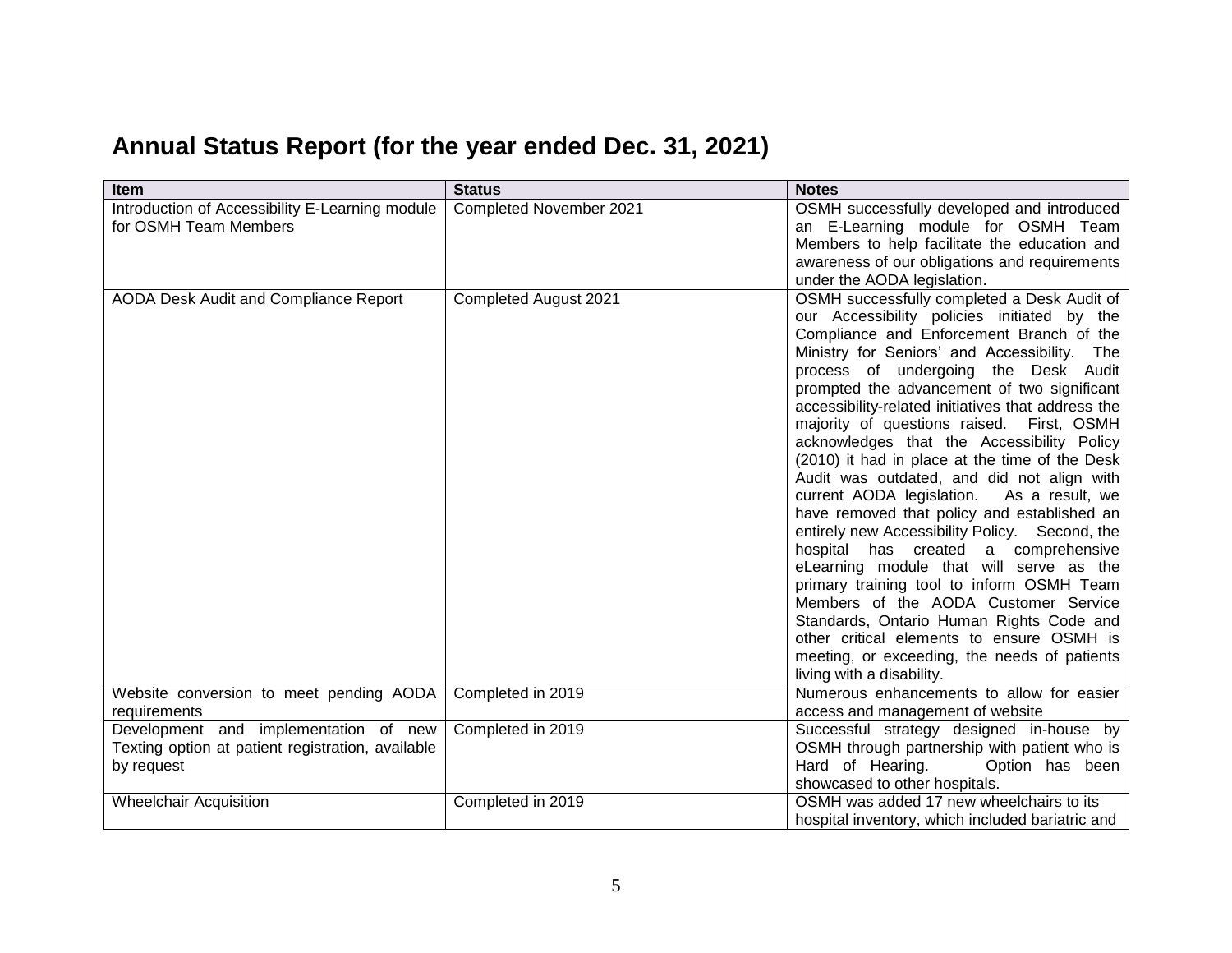|                                                          |              | child-size wheelchairs, a need identified by the<br><b>OSMH Accessibility Advisory Committee.</b>                                                                                                                                                                                                                                                                                                                                                                                              |
|----------------------------------------------------------|--------------|------------------------------------------------------------------------------------------------------------------------------------------------------------------------------------------------------------------------------------------------------------------------------------------------------------------------------------------------------------------------------------------------------------------------------------------------------------------------------------------------|
| Future<br>Project<br>Hospital<br>Community<br>Engagement | Ongoing      | The OSMH Future Hospital project is a<br>standing item at all OSMH Accessibility<br>Advisory Committee meetings, and will<br>continue to be until the project is complete.<br>While the move to a new hospital is likely a<br>decade away, the establishment of a new<br>facility, built to current standards and codes, is<br>seen as a significant advancement that will<br>alleviate some of the accessible challenges<br>inherent in the decades-old infrastructure<br>currently in place. |
| Accessible washrooms                                     | Ongoing      | OSMH has converted several of its washrooms<br>to meet accessibility standards, and will<br>continue to do so as renovations allow.                                                                                                                                                                                                                                                                                                                                                            |
| Audible elevators                                        | In planning  | A request for funding to add audio to elevators<br>is currently on the capital request list. OSMH<br>is committed to meeting this compliance<br>standard prior to the 2025 requirement date.                                                                                                                                                                                                                                                                                                   |
| Intercom system attached to beds                         | Under review | Ensure system is accessibly compliant, and/or<br>provides options for hard of hearing patients                                                                                                                                                                                                                                                                                                                                                                                                 |

# **Summary of Barriers, Accomplishments and Future Plans**

| <b>Barrier</b>                                                                                                                | <b>Objective</b>                                                                                                                              | What's been done so far                                                                                                                                                                          | What more is planned                                                                                                                                                |
|-------------------------------------------------------------------------------------------------------------------------------|-----------------------------------------------------------------------------------------------------------------------------------------------|--------------------------------------------------------------------------------------------------------------------------------------------------------------------------------------------------|---------------------------------------------------------------------------------------------------------------------------------------------------------------------|
| <b>Customer Service -</b><br>Insensitive or inappropriate<br>communication or<br>interaction with people with<br>disabilities | Enhance awareness and<br>understanding among OSMH<br>staff about the appropriate<br>methods of communication with<br>people with disabilities | Internal staff brochure developed,<br>entitled 'Understanding<br>Accessible Customer Care' and<br>made available to all employees<br>Inclusion in all new staff<br>orientation<br>Guest speakers | Continue bringing in guest<br>speakers<br>Reminder Column(s) in staff<br>newsletter<br>Build an e-Learning<br>presentation on Accessibility<br>for staff (Complete) |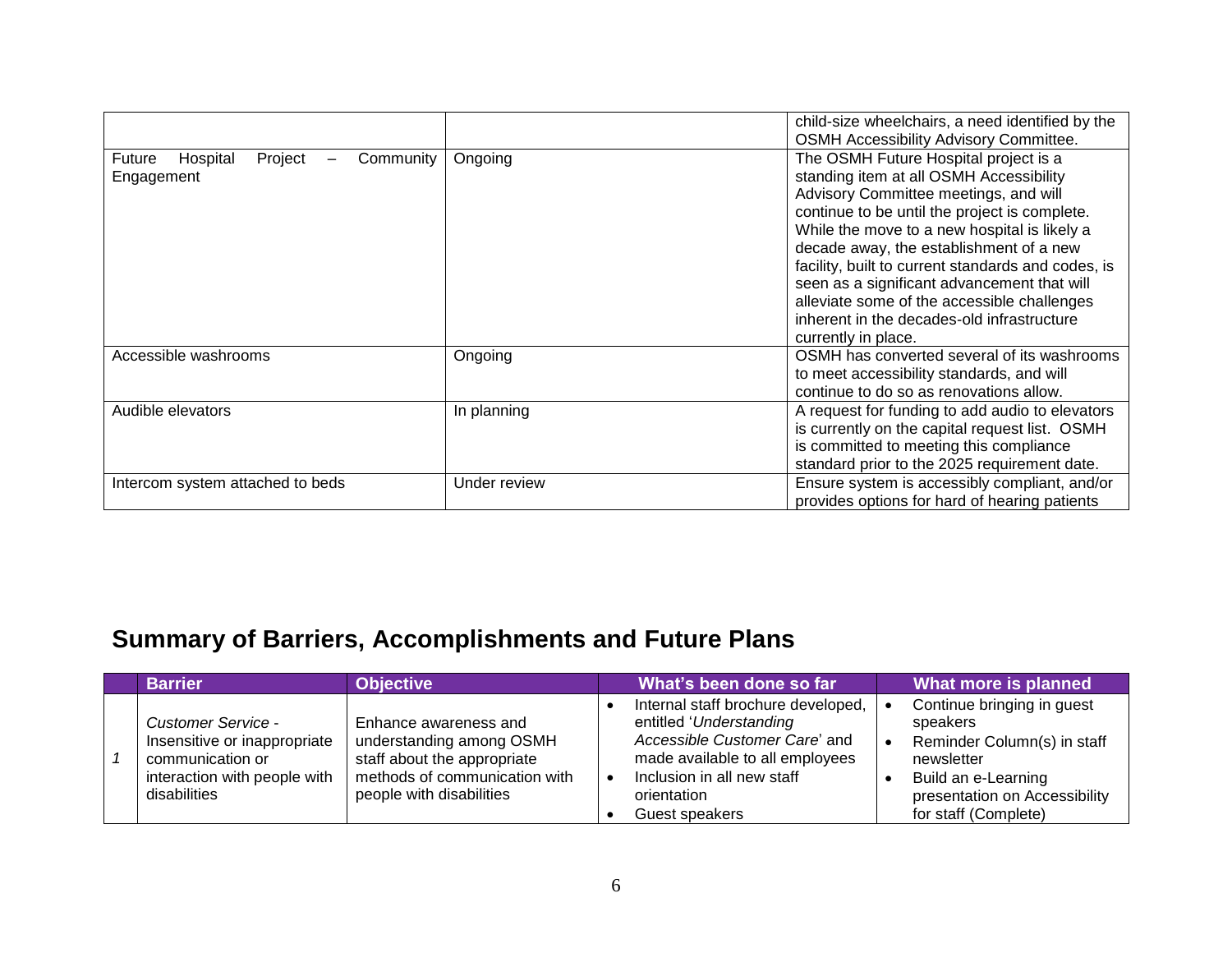|                |                                                                                                                                                               |                                                                                                         | Sharing of recommendations<br>from support/advocacy agencies<br>such as Canadian Hearing<br>Services, Simcoe County<br>Association for the Physically<br>Disabled (SCAPD), Canadian<br>National Institute for the Blind<br>(CNIB), and others                                                                                                                                                                                                                                                                            |                        | Seek out new opportunities<br>for staff training                                                                                                                                                                                                                                                                                    |
|----------------|---------------------------------------------------------------------------------------------------------------------------------------------------------------|---------------------------------------------------------------------------------------------------------|--------------------------------------------------------------------------------------------------------------------------------------------------------------------------------------------------------------------------------------------------------------------------------------------------------------------------------------------------------------------------------------------------------------------------------------------------------------------------------------------------------------------------|------------------------|-------------------------------------------------------------------------------------------------------------------------------------------------------------------------------------------------------------------------------------------------------------------------------------------------------------------------------------|
| $\overline{c}$ | <b>Customer Service -</b><br>Inappropriate notification<br>method of Visually<br>Impaired, Deaf/Hard of<br>Hearing patients when they<br>are in waiting rooms | Ensure patients with disabilities<br>receive notification in an effective<br>and appropriate method     | Comprehensive and thorough<br>$\bullet$<br>review of options and alternatives<br>completed in 2019<br>Review was prompted, in part, by<br>formal complaints to Ontario<br>Ombudsman and Ontario Human<br>Rights Tribunal - matter was<br>resolved internally without<br>requirement for a hearing<br>Unique 'texting of patient' option<br>now available to patients by<br>request<br>New Centralized Patient and<br>Scheduling structure now in place<br>with enhanced system adopting<br>new notification technologies |                        | Will continue to openly<br>receive feedback on the<br>success of new patient<br>notification measures in<br>place, and make<br>improvements where required                                                                                                                                                                          |
| 3              | <b>Bariatric Accessibility</b>                                                                                                                                | Ensure there are sufficient<br>furnishings and equipment to<br>meet the needs of bariatric<br>patients. | Additional bariatric wheelchairs<br>$\bullet$<br>were added to hospital inventory<br>on two separate occasions in the<br>past 5 years.<br>4 Additional bariatric chairs have<br>$\bullet$<br>been added to waiting areas in<br>the past 5 years<br>All current renovations ensure<br>$\bullet$<br>that design meets accessibility<br>requirements. Examples include<br>the Front Lobby project and NICU<br>renovations where the<br>Accessibility Committee has been<br>consulted.                                       | $\bullet$<br>$\bullet$ | Will continue to assess<br>inventory of bariatric<br>furnishings/equipment and<br>update when necessary<br>Will continue to consider the<br>needs of bariatric patients in<br>future renovations, including<br>the planned construction of a<br>new hospital on a different<br>site as part of the OSMH<br>Future Hospital project. |
| 4              | No audio notification on<br>elevators                                                                                                                         | Audio notification, informing<br>people on elevators which floor                                        | Item has been added to Capital                                                                                                                                                                                                                                                                                                                                                                                                                                                                                           |                        | Compliance by 2025 is                                                                                                                                                                                                                                                                                                               |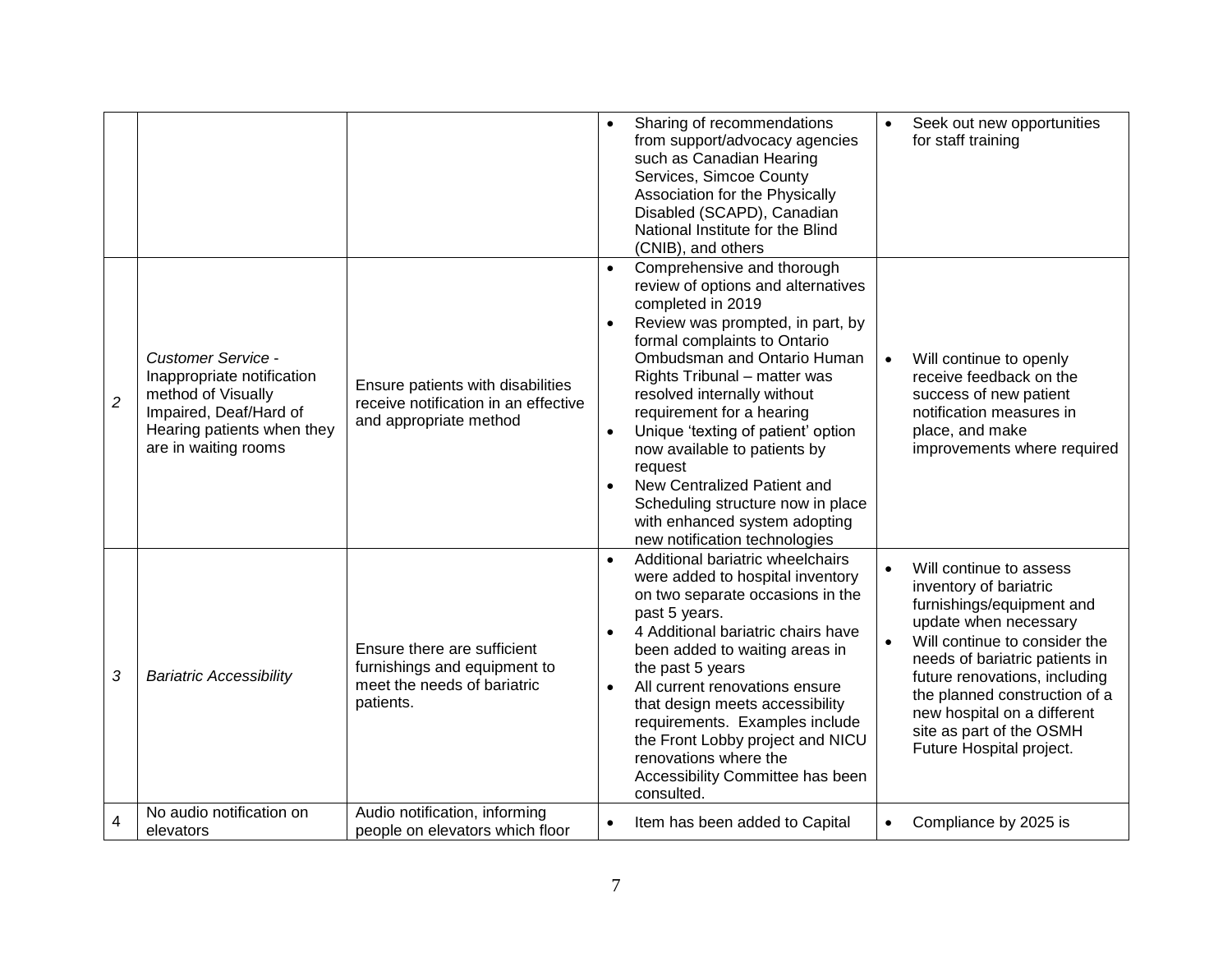|                 |                                                                                                           | they are on, or what direction the<br>elevator is travelling, would be<br>helpful to patients with sight<br>impairments.                                                                 |                                    | Planning list for consideration                                                                                                                                                                                                                                                                                                                                            |           | required under AODA<br>legislation                                                                                                         |
|-----------------|-----------------------------------------------------------------------------------------------------------|------------------------------------------------------------------------------------------------------------------------------------------------------------------------------------------|------------------------------------|----------------------------------------------------------------------------------------------------------------------------------------------------------------------------------------------------------------------------------------------------------------------------------------------------------------------------------------------------------------------------|-----------|--------------------------------------------------------------------------------------------------------------------------------------------|
| 5               | It's difficult for people in<br>wheelchairs to open entry<br>doors into the hospital                      | Install easily accessible buttons<br>that open doors automatically                                                                                                                       |                                    | Automated door openers are now<br>in place at all public entrances<br>into the hospital                                                                                                                                                                                                                                                                                    | $\bullet$ | No further action required                                                                                                                 |
| $6\phantom{1}6$ | Patients with mobility<br>issues have difficulty<br>accessing some services in<br>Diagnostic Imaging (DI) | Ensure access to DI services is<br>as accessible as possible                                                                                                                             | $\bullet$<br>2013.<br>$\bullet$    | Installation of 66 overhead lifts<br>over 3 years commenced in Aug<br>Patient Lift in Bone Density<br>installed with an incorporated<br>weigh scale.<br>Patient Lifts installed in Nuclear<br>Medicine and CT (CT lift to be<br>incorporated with CT<br>replacement project)<br>Unable to install lifts in radiology<br>due to structural concerns.                        | $\bullet$ | Continue to assess patient<br>satisfaction regarding access<br>to DI services and make<br>changes where possible                           |
| $\overline{7}$  | It is difficult to find your way<br>around the hospital                                                   | Ensure there is adequate<br>information/signage/support to<br>guide people to the area of the<br>hospital they are trying to get to                                                      | $\bullet$<br>the hospital<br>area. | Large volunteer contingent<br>available to assist people in<br>getting to their destination within<br>Large wayfinding signage in main<br>lobby with directional signage<br>throughout building<br>Wayfinding maps with directions<br>to specific areas now made<br>available to patients registering<br>through new Central Patient<br><b>Registration and Scheduling</b> | $\bullet$ | Will continue to look for new<br>ways to enhance wayfinding<br>Electronic maps/images<br>posted on hospital website<br>under consideration |
| 8               | Some hospital vendors may<br>not be aware of<br>Accessibility requirements<br>of the hospital             | Ensure respondents to hospital<br>RFPs are aware of the hospital's<br>commitment to a barrier-free<br>environment and the need to<br>meet accessibility criteria in their<br>submissions |                                    | Accessibility criteria is now<br>included in all hospital RFPs<br>(Requests for Proposal)                                                                                                                                                                                                                                                                                  | $\bullet$ | No further action required                                                                                                                 |
| 9               | Hospital website is not user                                                                              | Ensure hospital website is user                                                                                                                                                          | $\bullet$                          | New website went live on May                                                                                                                                                                                                                                                                                                                                               | $\bullet$ | Continue to monitor                                                                                                                        |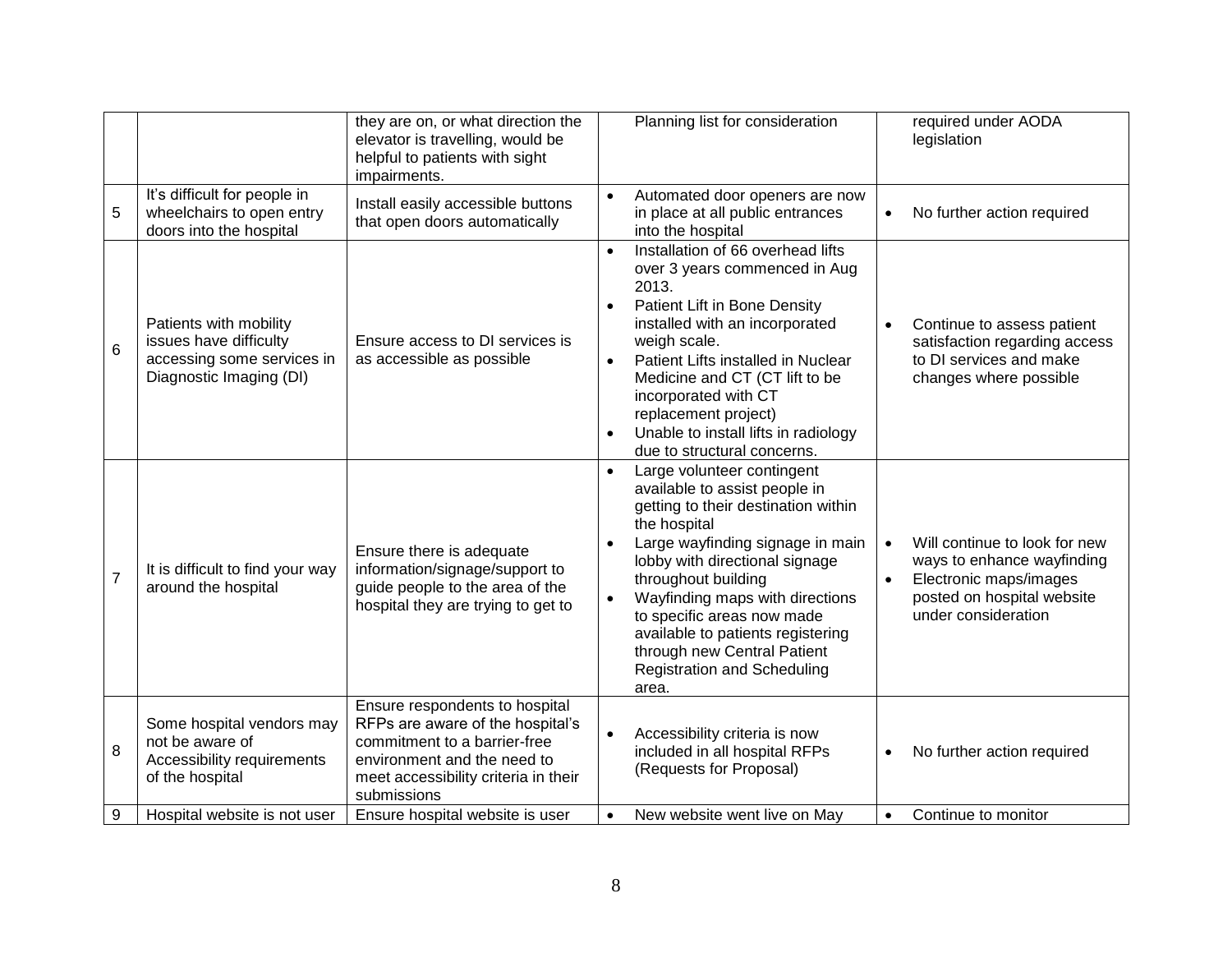|                 | friendly for people with<br>disabilities                                                | friendly for all, and<br>meets/exceeds all necessary<br>requirements under AODA<br>legislation.                             | 28, 2019<br>requirements, and adjust with<br>technological advances<br>New website meets all<br>$\bullet$<br>accessibility requirements under<br><b>AODA</b> legislation                                                                                                                                                                                                                                                                                                                                                                                                                          |
|-----------------|-----------------------------------------------------------------------------------------|-----------------------------------------------------------------------------------------------------------------------------|---------------------------------------------------------------------------------------------------------------------------------------------------------------------------------------------------------------------------------------------------------------------------------------------------------------------------------------------------------------------------------------------------------------------------------------------------------------------------------------------------------------------------------------------------------------------------------------------------|
| 10              | People with disabilities<br>don't always learn of<br>emergency situations right<br>away | Ensure multiple forms of<br>notification are in place in case of<br>an emergency (e.g. Fire in<br>building)                 | Audio (overhead<br>$\bullet$<br>announcements), and Video<br>(Flashing lights) are activated as<br>means of notifying people of an<br>emergency<br>Continue to consider<br>$\bullet$<br>When an outbreak occurs, there<br>new/better ways to advise<br>$\bullet$<br>disabled patients of an<br>are news releases to all media:<br>newspaper, TV, radio as well as<br>emergency<br>an update on the OSMH external<br>website and signs posted at all<br>entrances. Large print and audio<br>options are considered.                                                                                |
| 11              | People with disabilities<br>could benefit from<br>communication devices                 | Ensure supporting devices are<br>available to those who need them<br>while in hospital                                      | Provision of Interpretative<br>$\bullet$<br>services, and Assistive Listening<br>Continue to monitor for<br>$\bullet$<br>Devices already in place for the<br>improvements<br>hard of hearing.                                                                                                                                                                                                                                                                                                                                                                                                     |
| 12 <sup>2</sup> | Opportunities to provide<br>feedback aren't always<br>clear and accessible              | Disabled persons should be able<br>to provide ongoing feedback to<br>the hospital in a manner that is<br>easy and efficient | The hospital maintains an active<br>$\bullet$<br><b>Accessibility Advisory Committee</b><br>that it consults on a number of<br>matters<br>Feedback can be provided at any<br>time through Patient Relations<br>department<br>Feedback can be provided<br>Continue to monitor for<br>$\bullet$<br>electronically through our website<br>improvements<br>Health Records can provide<br>documents:<br>Via email direct to patient<br>$\circ$<br>Direct to physician<br>$\circ$<br>Large Print<br>$\circ$<br>Audio of transcript<br>$\circ$<br>Larger images (with<br>$\circ$<br>limitations) e.g. DI |
| 13              | Are hospital employees<br>who are disabled, at                                          | Ensure plans are in place to<br>assist hospital employees in the                                                            | This is assessed during new<br>$\bullet$<br>No further action required<br>$\bullet$<br>employee assessment and                                                                                                                                                                                                                                                                                                                                                                                                                                                                                    |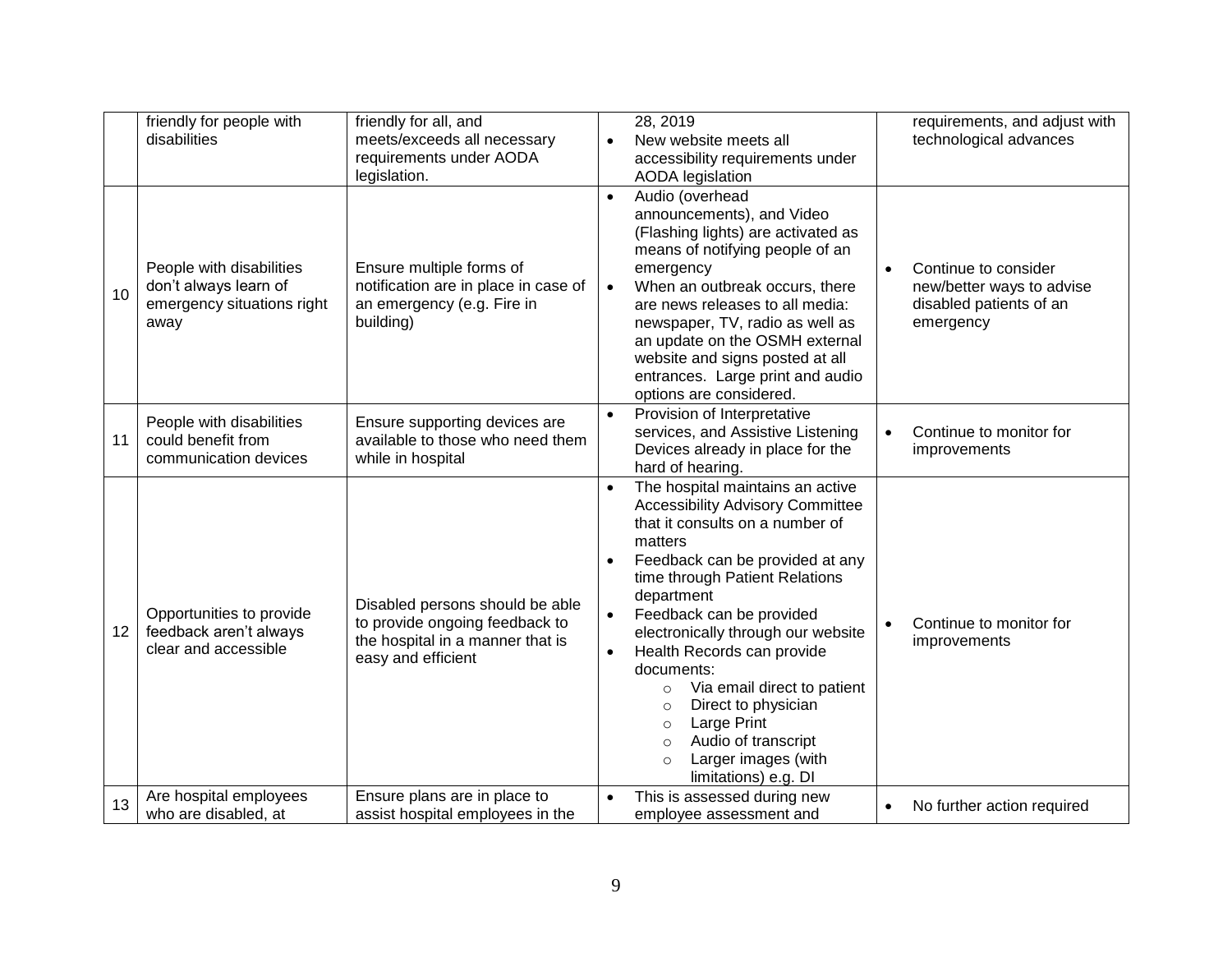|    | increased risk during an<br>emergency                                                                                                      | event of an emergency                                                                                                                                 | Return To Work meetings. It is<br>included in the new employee<br>assessment policy and<br>procedure.                                                                                                                                                                                                                                                                                                                                                                                                                                                                                                                                                   |           |                                                                      |
|----|--------------------------------------------------------------------------------------------------------------------------------------------|-------------------------------------------------------------------------------------------------------------------------------------------------------|---------------------------------------------------------------------------------------------------------------------------------------------------------------------------------------------------------------------------------------------------------------------------------------------------------------------------------------------------------------------------------------------------------------------------------------------------------------------------------------------------------------------------------------------------------------------------------------------------------------------------------------------------------|-----------|----------------------------------------------------------------------|
| 14 | Not all people who consider<br>applying for a job at the<br>hospital are aware of the<br>accommodations available<br>to them, if disabled. | Ensure employees & the public<br>are aware of the availability of<br>accommodation for applicants<br>with disabilities in its recruitment<br>process. | As part of recruitment process,<br>potential applicants are made<br>aware of the hospital's<br>commitment to inclusivity and the<br>availability of accommodation for<br>those with disabilities<br>All new employees are informed<br>of Accessibility policies during<br>new employee orientation<br>All new employees are reminded<br>$\bullet$<br>that accommodations are<br>available upon request.<br>All new employees are made<br>aware of the return to work<br>(RTW) and accommodation<br>processes during new employee<br>orientation. There is ongoing re-<br>education on these processes<br>including when there is a change<br>to policy. | $\bullet$ | Continue to monitor for<br>improvements, and/or policy<br>amendments |
| 15 | Are new outdoor pathways<br>built to modern, accessible<br>standards                                                                       | All new pathways are constructed<br>according to current accessible<br>requirements.                                                                  | The hospital is aware of the<br>$\bullet$<br>requirements and at this point<br>there are no plans to add or alter<br>walkways, etc.<br>When this is required we will<br>$\bullet$<br>following the most current<br><b>Building Codes and AODA</b><br>recommendations                                                                                                                                                                                                                                                                                                                                                                                    | $\bullet$ | Monitor                                                              |
| 16 | Accessible parking isn't<br>always available                                                                                               | Ensure an adequate amount of<br>accessible parking is available, in<br>as close proximity as possible to<br>a hospital entranceway                    | Currently meeting standards for<br>$\bullet$<br>required number of accessible<br>parking spaces. Staff access<br>needs addressed on an as<br>needed basis through return to<br>work/ disability management<br>process.                                                                                                                                                                                                                                                                                                                                                                                                                                  | $\bullet$ | Continue to monitor                                                  |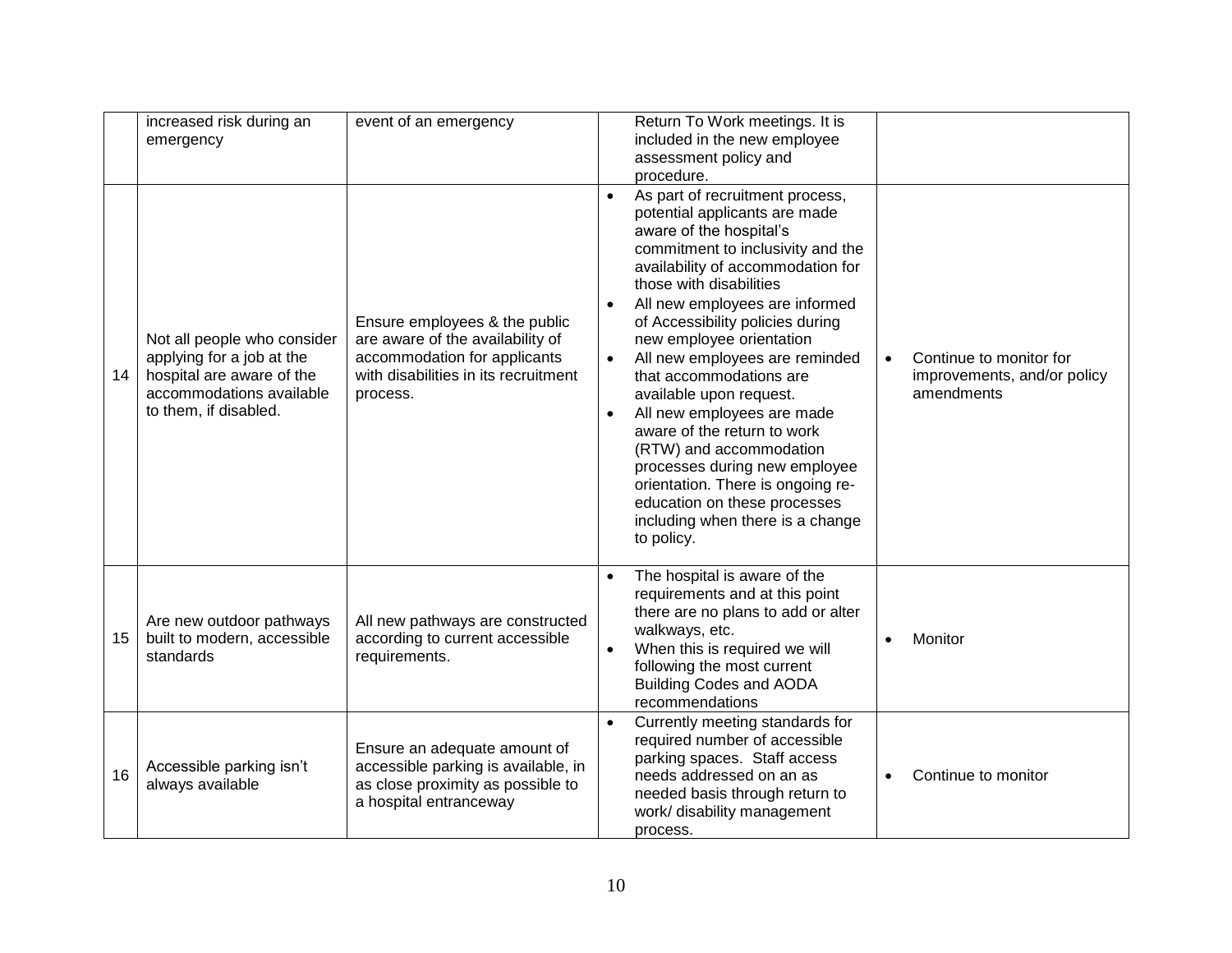|    |                                                                                                |                                                                                                                                              |                        | Kiwanis building parking available<br>for short term parking to<br>accommodate visitors such as<br>Emergency, or when Generator<br>project temporarily blocked<br>accessible entrance<br><b>Future Hospital Project will</b><br>meet/exceed accessible parking<br>requirements                                                                                                                                                                                                        |           |                                                                                               |
|----|------------------------------------------------------------------------------------------------|----------------------------------------------------------------------------------------------------------------------------------------------|------------------------|---------------------------------------------------------------------------------------------------------------------------------------------------------------------------------------------------------------------------------------------------------------------------------------------------------------------------------------------------------------------------------------------------------------------------------------------------------------------------------------|-----------|-----------------------------------------------------------------------------------------------|
| 17 | Service counters aren't<br>always at the proper height<br>for accessibility purposes           | Ensure all newly constructed<br>service counters, and any that<br>can be modified, are at the<br>appropriate height for accessible<br>access | $\bullet$<br>$\bullet$ | Facilities Planning Committee is<br>aware of the requirements and<br>will incorporate into all new build<br>and renovation projects going<br>forward<br>Full compliance with AODA<br><b>Standards</b>                                                                                                                                                                                                                                                                                 | $\bullet$ | Continue to monitor to ensure<br>compliance                                                   |
| 18 | Accessible areas are<br>sometimes compromised<br>during<br>construction/renovation<br>projects | Ensure accessible portions of<br>public spaces are maintained                                                                                | $\bullet$              | During emergency repairs in<br>public areas, signage is posted<br>and re-routing is indicated if<br>necessary.<br>Where possible, situation is<br>isolated, made safe and repairs<br>are conducted off-hours.<br>For temporary disruptions in<br>service, notice is always<br>provided, contingency<br>plans/systems in place.<br>Examples of these procedures<br>include renovations to the Front<br>Lobby, and flooring replacement<br>in the Main floor Soldiers- Harvie<br>Wings. |           | Continue to monitor to ensure<br>this practice is maintained                                  |
| 19 | Lack of available seating<br>for disabled patients at front<br>entrance                        | Ensure adequate seating is<br>available                                                                                                      |                        | Bench installed                                                                                                                                                                                                                                                                                                                                                                                                                                                                       | $\bullet$ | No further action                                                                             |
| 20 | Low awareness of<br>accessibility supports at<br>hospital                                      | Enhance public awareness of<br>accessibility supports                                                                                        |                        | Brochure created                                                                                                                                                                                                                                                                                                                                                                                                                                                                      | $\bullet$ | Information to be posted on<br>new website<br>Consider additional<br>communication via social |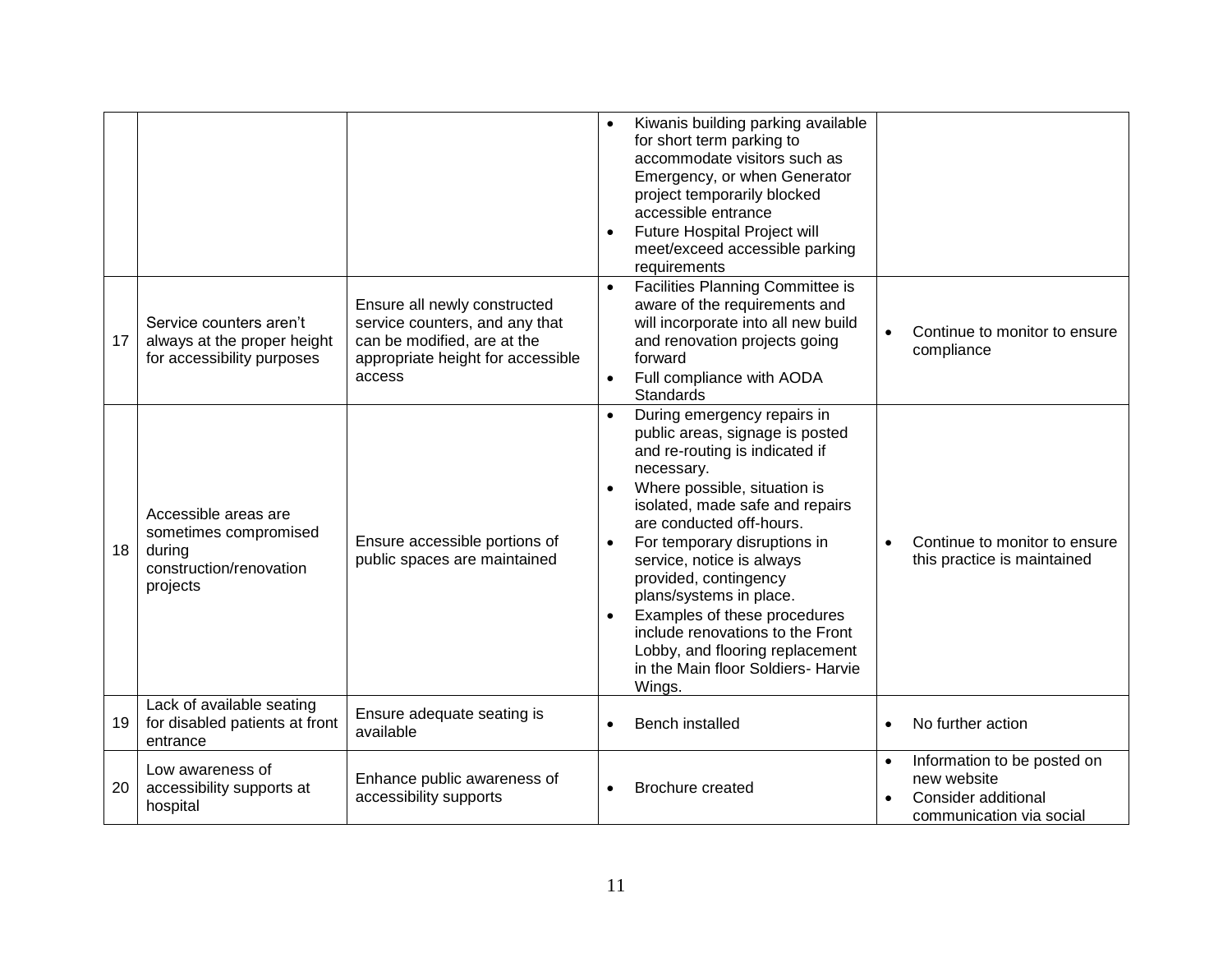|    |                                    |                                                                   |                                                                                                                                                                                                 | media or other means                                                                                         |
|----|------------------------------------|-------------------------------------------------------------------|-------------------------------------------------------------------------------------------------------------------------------------------------------------------------------------------------|--------------------------------------------------------------------------------------------------------------|
| 21 | Inaccessible elevator in<br>EJW    |                                                                   | Unable to renovate to accessible<br>standards, without substantial<br>building re-construction                                                                                                  | No further action                                                                                            |
| 22 | Some washrooms are<br>inaccessible | Increase the number of<br>accessible washrooms in the<br>hospital | Approximately 80 or more of the<br>220 washrooms meet current<br>accessibility standards<br>Some washrooms have been<br>renovated to meet standards<br>(Paeds/NICU, Main Entrance,<br>Harvie 2) | Will continue to look for<br>opportunities to renovate<br>washrooms as part of larger<br>renovation projects |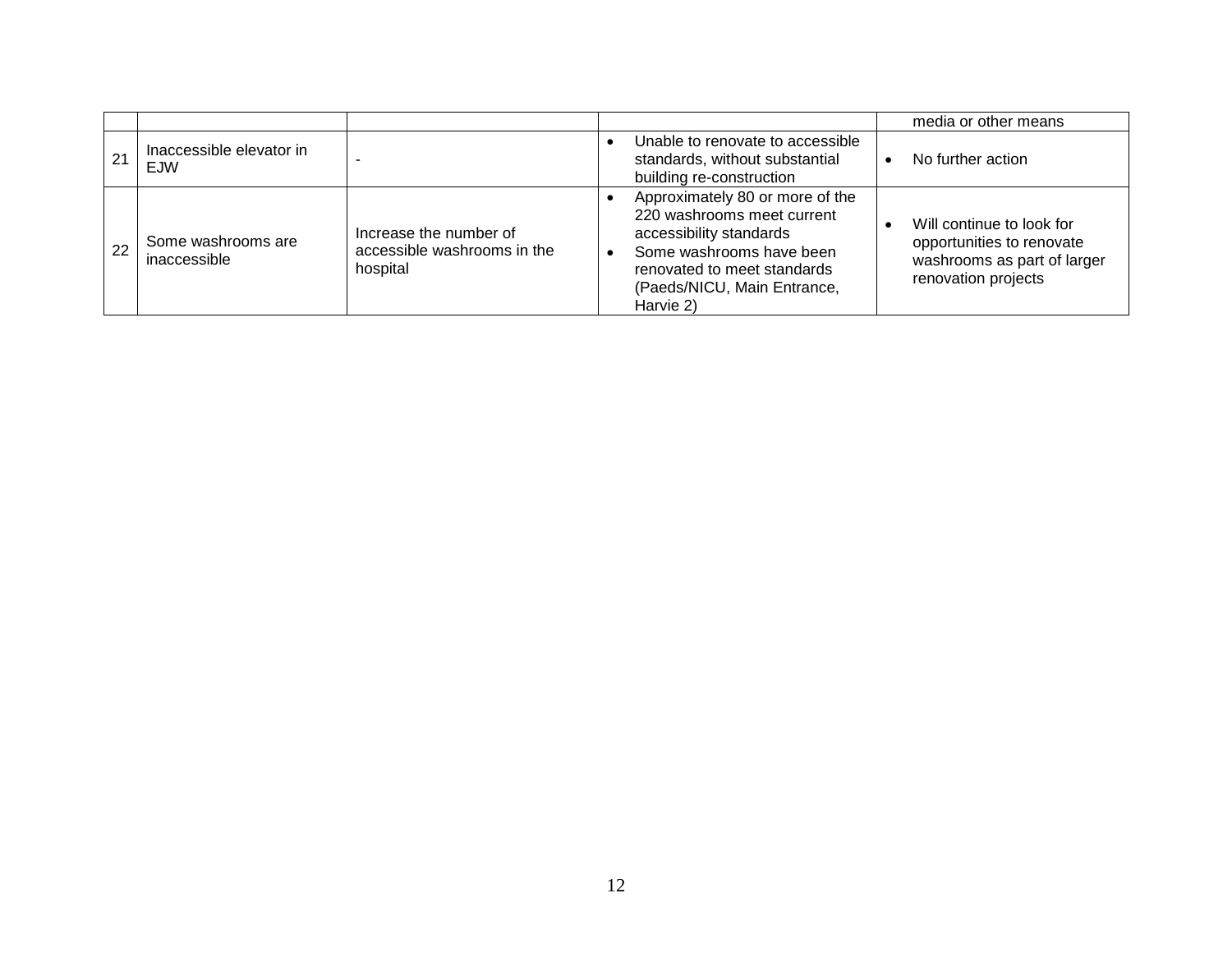# **Notice of Accessible Service Interruption**

OSMH will provide notice when facilities or services that people living with disabilities rely on to access our services are temporarily disrupted. In the event of a planned service disruption, notification will be provided in advance or as soon as possible. When necessary, appropriate alternative services will be provided. In the event of unplanned service disruption, notification will be provided as soon as possible after the disruption occurs. When necessary, appropriate alternative services will be provided. Notices of disruption shall be made publicly available as appropriate (e.g. OSMH website, social media channels) and shall include:

- The name of the event/service:
- The normal service location being impacted;
- Alternate service locations;
- Alternate service methods;
- Hours of service availability;
- Contact information; and
- Any other information deemed appropriate to deliver a good or service.

# **HISTORY**

#### **Establishment of the OSMH Accessibility Advisory Committee**

The Chief Executive Officer in consultation with the Board of Directors formally constituted the OSMH Accessibility Advisory Committee in April 2003. The Committee was authorized to:

- Review and list by-laws, policies, programs, practices and services that cause or may cause barriers to people with disabilities;
- Identify barriers that will be removed or prevented in the year;
- Describe how these barriers will be removed or prevented in the coming year; and
- Prepare a plan on these activities, and after its approval by the Chief Operating Officer and the Board, make the plan available to the public.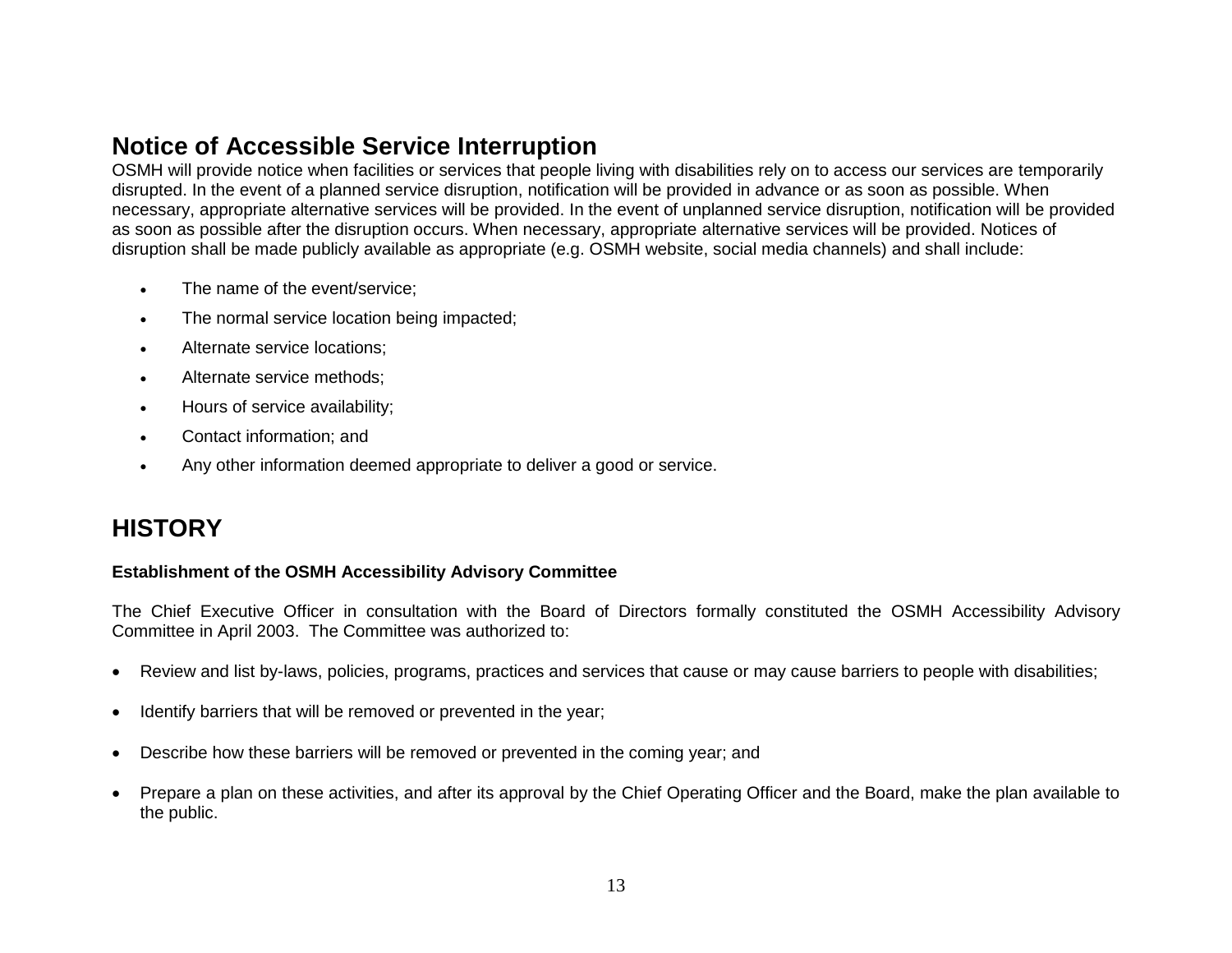#### **Hospital Commitment to Accessible Planning**

At its meeting on May 27, 2003, the Board of Directors approved the establishment of a committee and Terms of Reference for the Committee with the following mission and aims:

- *Mission: to develop, implement, review, and revise a program as per AODA that will help identify and remove barriers in the workplace and within our facilities and programs including physical and non-physical.*
- **Aims:** to ensure all barriers are identified within our facilities and workplace; identify short term and long term goals in an effort to eliminate barriers; ensure an annual review is completed and long-term plans are updated and adjusted based on progress made in eliminating barriers; liaise with persons in the community who have a disability to ensure all barriers are identified.

The Chief Executive Officer authorized the Accessibility Advisory Committee to prepare an accessibility plan that will enable OSMH to meet this mission.

#### **Barrier Removal Initiatives**

- In the past, there have been a number of informal initiatives at OSMH to identify, remove and prevent barriers to people with disabilities:
	- a. Barrier-free expansion and redevelopment planning.
	- b. Review of suggestions received to improve access.
	- c. Review of complaints/concerns about access issues received.

#### **Barrier Identification**

In its review over the years, the Accessibility Advisory Committee has identified barriers based on the following categories:

- a. Physical
- b. Architectural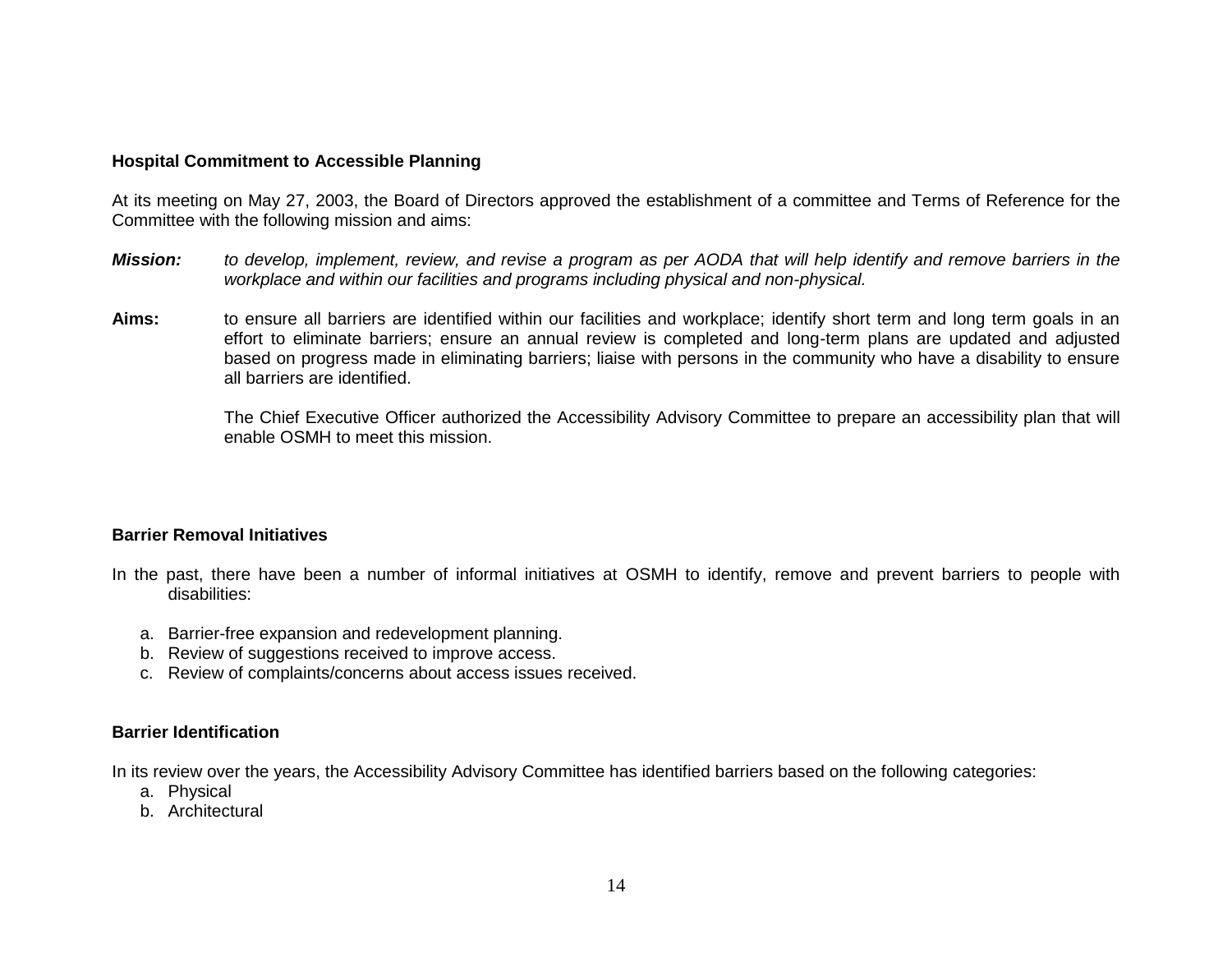- c. Informational or communication-based, including language and cultural barriers
- d. Attitudinal
- e. Technological
- f. Policies and practices

#### **Barriers Addressed Through Hospital Redevelopment**

- a. Electrical requirements controls for lighting meet the Ontario Building Code requirements for persons with disabilities.
- b. Mechanical mechanical requirements include provisions to support barrier free water closets, showers, washbasins and sink fittings.
- c. Bring areas up to current guidelines while renovating when possible

#### **Ongoing Review and Monitoring Process**

The Accessibility Advisory Committee will meet quarterly to review progress and will update the plan on an annual basis. At each quarterly meeting, the Committee will remind staff, either through personal contacts or by e-mail, about their roles in implementing the plan.

# **Background of Provincial Legislation**

The purpose of the Ontarians with Disabilities Act, 2001 (ODA), S.O. 2001, C.32, is to improve opportunities for people with disabilities and to provide for their involvement in the identification, removal and prevention of barriers to full participation in the life of the province. To this end, the ODA requires each hospital to prepare an annual accessibility plan, to consult with persons with disabilities in the preparation of this plan and to make the plan public.

On October 13, 2005 the provincial government also enacted the Accessibility for Ontarians with Disabilities Act, 2005 (AODA), S.O. 2005, Ch. 11. This Act, which will repeal the ODA when s. 42 is proclaimed by the Lieutenant Governor, establishes a requirement that organizations, in addressing accessibility barriers, meet accessibility standards to be established by provincial standards development committees. The composition of the committees and the terms of reference are established by the Act.

The effect of the two Acts is a recognition and legislated mandate to ensure minimum accessibility standards applicable to particular industries, organizations and persons, for implementation on or before January 1, 2025, or sooner if so prescribed by law.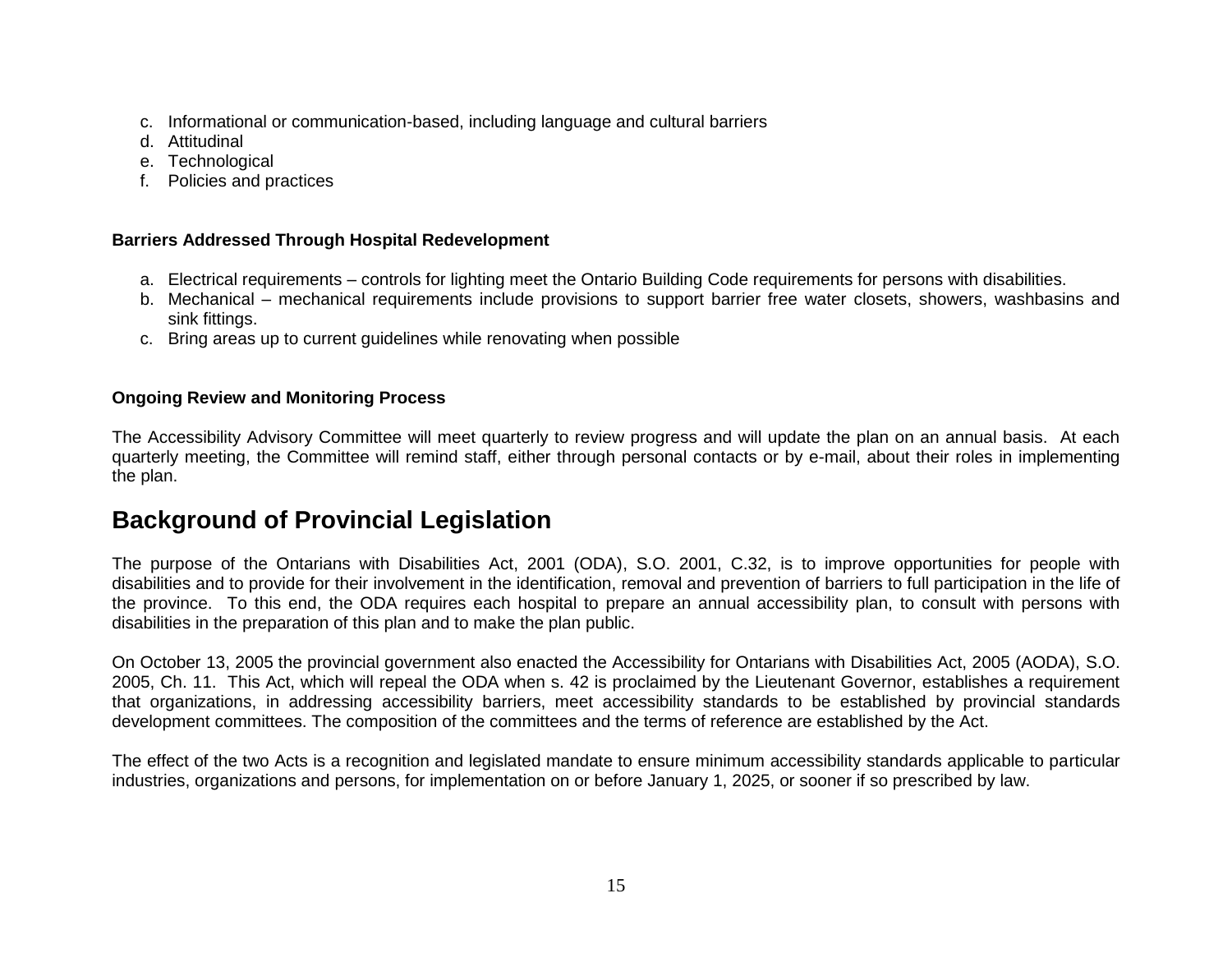Between 2004 and present OSMH committed to the continual improvement of access to hospital facilities, policies, programs, practices and services for patients and their family members, staff, health care practitioners, volunteers and members of the community with disabilities, and to the provision of quality services to all patients and their family members and members of the community with disabilities.

Throughout that period, and on an ongoing basis, OSMH continued to implement measures to address identified barriers in access to facilities, programs, and services, and to identify, remove and prevent additional barriers to people with disabilities who live, work in or use the facilities and services of OSMH . This includes patients and their family members, staff, health care practitioners, volunteers and members of the community.

The Accessibility Advisory Committee has worked hard to eliminate as many of the physical barriers within the building as is reasonably possible. Most of these barriers have been fully remedied over the years, although some have been only partially or minimally resolved. With the construction and opening of the Community Tower, the addition of the new MRI suite in 2007 and the retrofitting of older areas of the hospital, OSMH continues to implement barrier –free architectural designs and equipment into new construction.

Improvements include the installation of barrier-free elevators, washroom, patient services counters in nursing stations, fire alarms and doors/facility access routes. In addition, project quotes in many cases include upgrades to the original facilities. That upgrading continues.

# **Ongoing Communication of the OSMH Accessibility Plan**

The hospital's accessibility plan will be made available to both internal and external audiences in various ways. These will include:

- 1. The entire plan will be posted as a PDF document on the hospital's website at [www.osmh.on.ca](http://www.osmh.on.ca/) where the document can be easily viewed in different font sizes.
- 2. In addition, for internal audiences the plan is posted on intranet.
- 3. Communication will be in *Soldiers' Report* (OSMH Staff Newsletter) and Blue Smock News (OSMH Volunteer Newsletter) announcing the plan and explaining where it can be accessed.
- 4. A bulletin board display annually during the first week of May to display the Accessibility Plan to internal audiences during National Access Awareness Week.